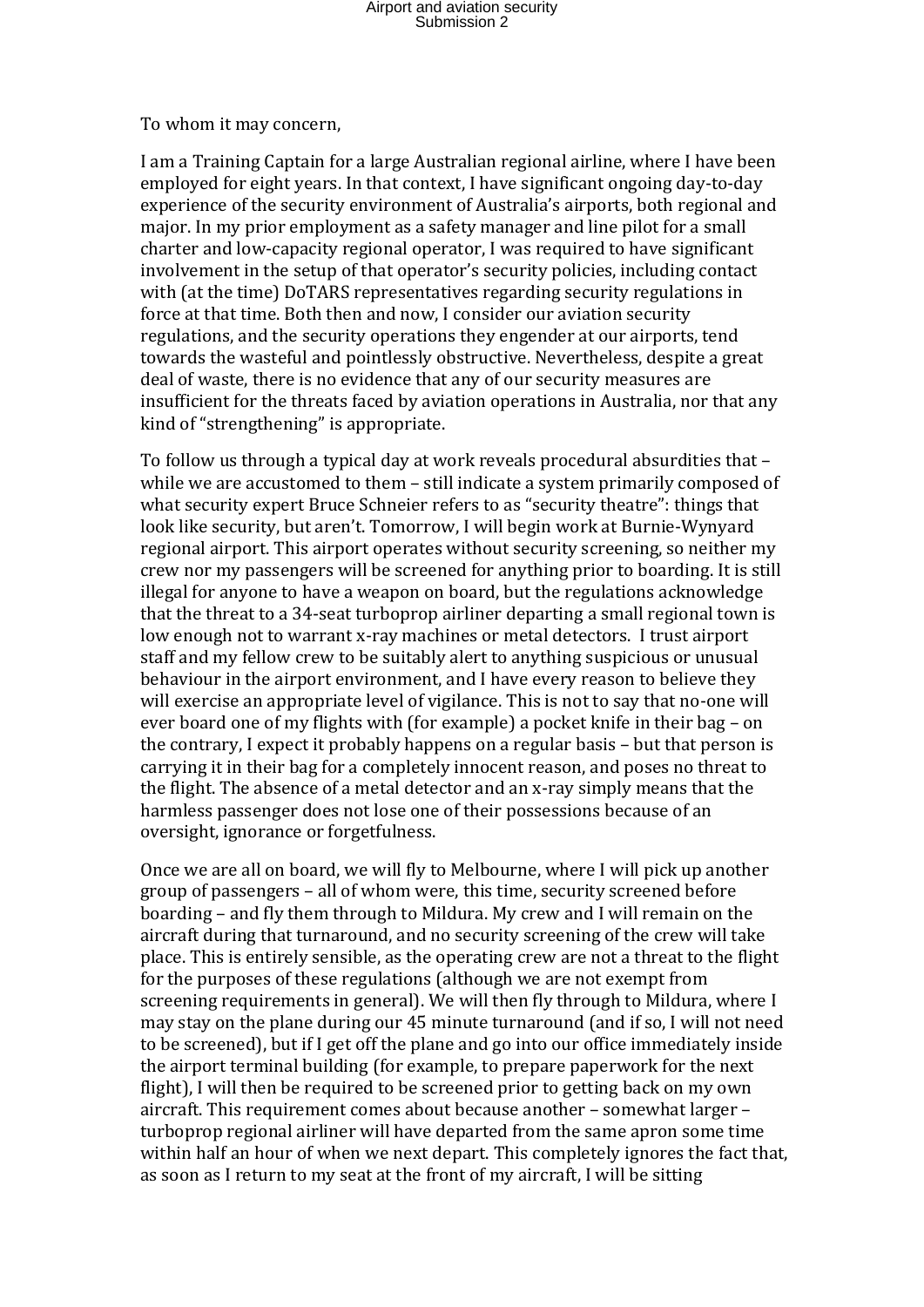immediately in front of a sizeable axe (part of the flight deck emergency escape equipment) which I would certainly not be permitted to carry through security screening. All of my passengers will also be screened at that time, although at a different time of day (without the larger turboprop operation), my passengers out of Mildura would not be screened.

By contrast, if we were in Wagga Wagga instead of Mildura, I could do exactly the same thing, with *no* need to be screened prior to reboarding my aircraft (and indeed, none of my passengers would be screened there), despite the identical operation of a larger turboprop regional airliner, because there is a blue line painted down the middle of the apron between where I park my aircraft and where the larger turboprop airliner parks, designating the other aircraft as departing from a different apron.

## A blue line.

It is vitally important to understand that these inconsistencies happen as a direct result of the aviation security regulations we have at present, and ill-considered attempts to "strengthen" them over the past decade or so, as if rewriting regulations automatically makes our aviation operations more secure. If anything, such absurdities distract from genuine improvements in security, because those employed to security tasks obsess over the things that are specific, measurable and therefore regulated, rather than being encouraged to exercise judgement and collect meaningful information which could be useful to intelligence operations or genuine security improvements.

It is my opinion that the best thing that could be done to improve real aviation security would be to reduce the existing regulations. Specifically, to seek out regulations which impose a pointless load on security systems (or on those employed to implement them), and repeal those sections of the regulations, so that attention, focus and judgement can be directed towards identifying genuine threats.

I suggest the following aviation security requirements be reviewed and, potentially, repealed:

- security screening of 50+ seat regional turboprop airliners not departing from a major airport
- the prohibition on passengers travelling in the flight deck jump seat (provided such passengers are explicitly approved by the operator and the pilot-in-command), such as air crew for another airline or a pilot passenger traveling in possession of their ASIC: if someone depends on being explicitly permitted in the flight deck to carry out their terrorist activity, that operation is doomed to fail regardless of this regulation
- the prohibition on passengers being permitted to view the flight deck in flight (provided they request and receive the explicit permission of the pilot-in-command) – 8 year old children (or 80 year old children-at-heart) in awe of the miracle of human flight are not our next big security threat
- the prohibition of small knives (such as Swiss Army pocket knives), screwdrivers, metal cutlery, and small scissors: all of these are considerably less threatening than makeshift weapons someone could